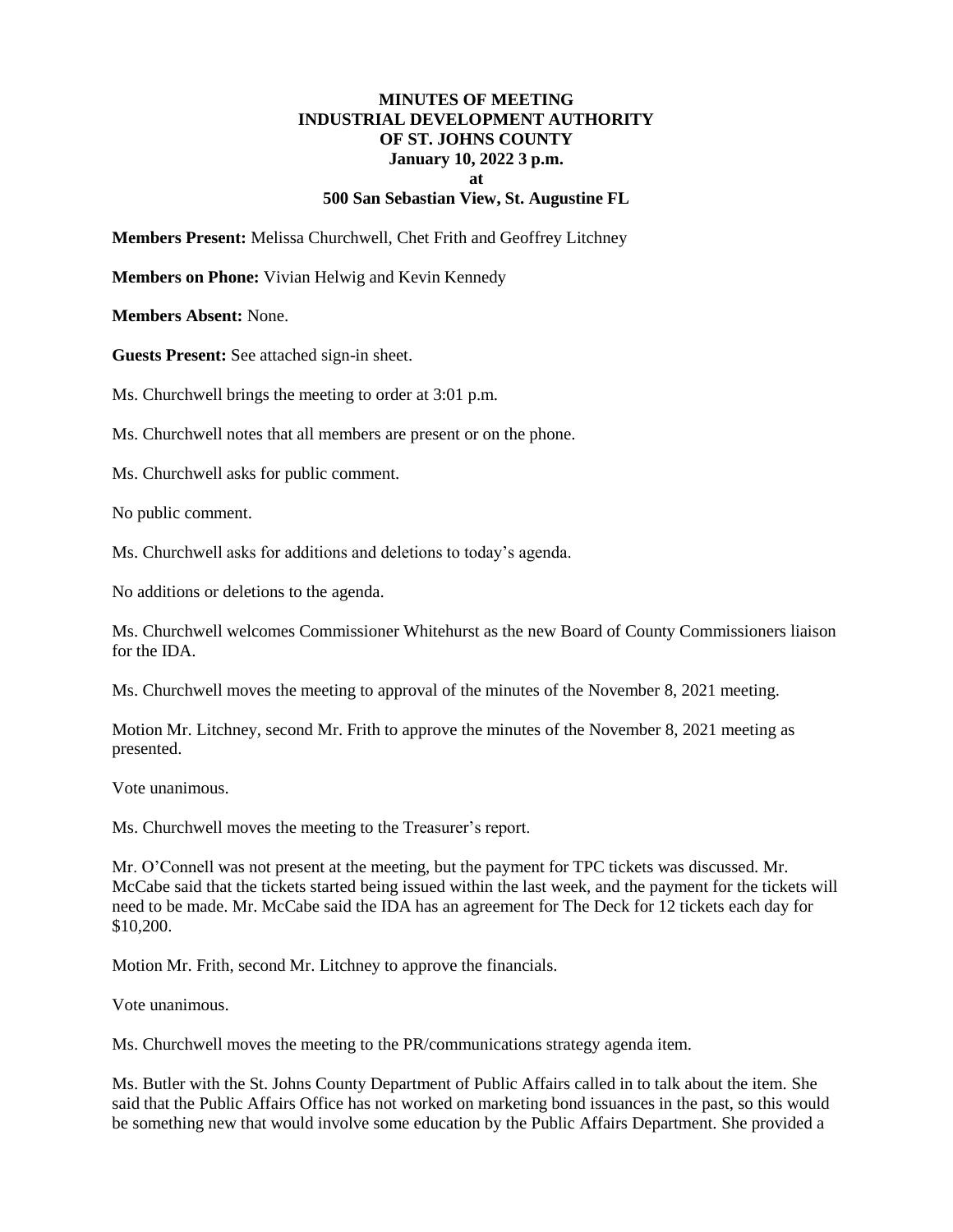background of the resources that the county has available, including social media (Facebook, Twitter, Instagram and Next Door), commissioner newsletters distributed on a quarterly basis, and press releases to media partners in the St. Augustine and Jacksonville area, including news stations, print and radio. It was recommended to use a third-party agency due to the department's current commitments. The Public Affairs Department relies on the other departments/organizations to be the agency expert to provide the information for press releases. From there, the Public Affairs Department would make edits to the information to tailor the information for the different channels for distribution.

**Discussion** 

Ms. Churchwell moves the meeting to the branding update agenda item.

Ms. Meeks said nine people from North Star visited and were here in St. Johns County collectively for four days. There were a total of five focus group meetings, each meeting had approximately 12 to 20 participants. The focus groups were with residents, tourism-related businesses (two groups), non-tourismrelated businesses, and County department directors. North Star also conducted 23 one-on-one meetings. They had a site tour at Northrop Grumman and The PGA TOUR as well. There will be additional one-onone meetings by phone, and they are also putting together a community survey. North Star will be providing three different brand options around the April/May timeframe.

Discussion.

Ms. Churchwell moves the meeting to the 2022 meeting schedule agenda item.

Ms. Zuberer asked the IDA members if they still wanted to meet every month or if they would like to change the meeting schedule for this year.

Discussion.

It was determined to leave the meetings monthly, and if there is no business then the meetings can be cancelled. Ms. Churchwell will use the discretion on a monthly basis to determine if there will be a meeting.

Ms. Churchwell moves the meeting to IDA member reports.

Ms. Churchwell – none.

Mr. Litchney – none.

Mr. Frith – none.

Mr. Helwig – none.

Mr. Kennedy – none.

Mr. Maynard provided an update for the St. Johns County Chamber of Commerce. He talked about recent economic development projects he's been working on. He said the biggest challenge is finding product – space and land. He said there are a lot of opportunities and the next challenge is finding the workforce to fill the positions.

Motion Ms. Churchwell, second Mr. Litchney to adjourn the meeting at 3:42 p.m.

Vote unanimous.